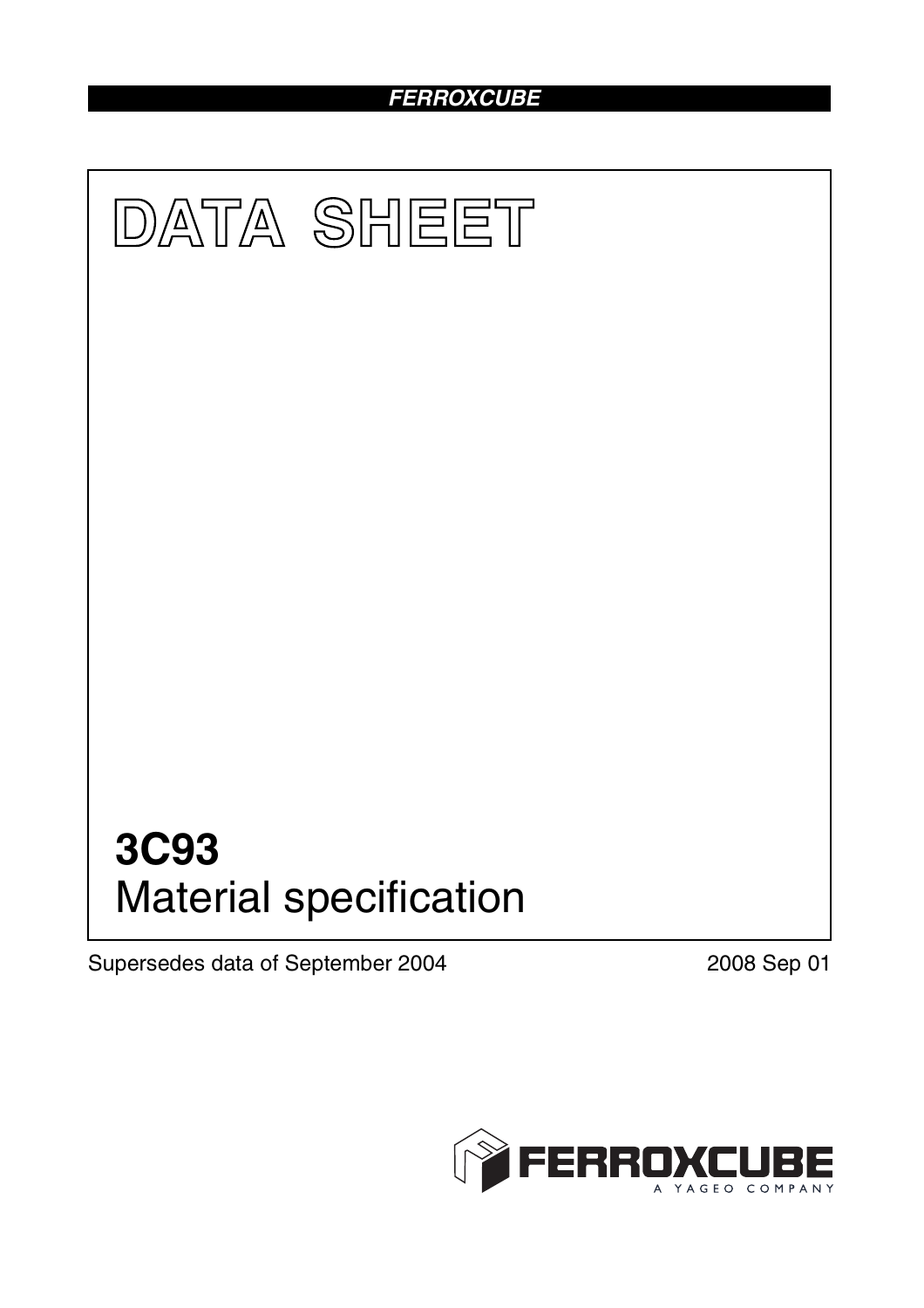# Material specification **3C93**

#### **3C93 SPECIFICATIONS**

A low to medium frequency power material with minimum power losses around 140 °C for use in power transformers at frequencies up to 0.5 MHz.

|                | <b>CONDITIONS</b>                    | <b>VALUE</b>   | UNIT              |
|----------------|--------------------------------------|----------------|-------------------|
| μ <sub>i</sub> | 25 °C; ≤10 kHz; 0.25 mT              | 1800 ±20%      |                   |
| $\mu_{\rm a}$  | 100 °C; 25 kHz; 200 mT               | $\approx 5000$ |                   |
| B              | 25 °C; 10 kHz; 1200 A/m              | $\approx 520$  | mT                |
|                | 100 °C; 10 kHz;<br>1200 A/m          | $\approx 430$  |                   |
|                | 140 °C; 10 kHz;<br>1200 A/m          | $\approx 360$  |                   |
| $P_V$          | 140 °C; 100 kHz;<br>$100 \text{ mT}$ | $\approx 50$   | kW/m <sup>3</sup> |
|                | 140 °C; 100 kHz;<br>200 mT           | $\approx 350$  |                   |
|                | 140 °C; 500 kHz;<br>50 mT            | $\approx 300$  |                   |
| $\rho$         | DC; 25 $\degree$ C                   | $\approx 5$    | $\Omega$ m        |
| $T_{\rm C}$    |                                      | $\geq 240$     | $^{\circ}C$       |
| density        |                                      | $\approx 4800$ | kg/m <sup>3</sup> |





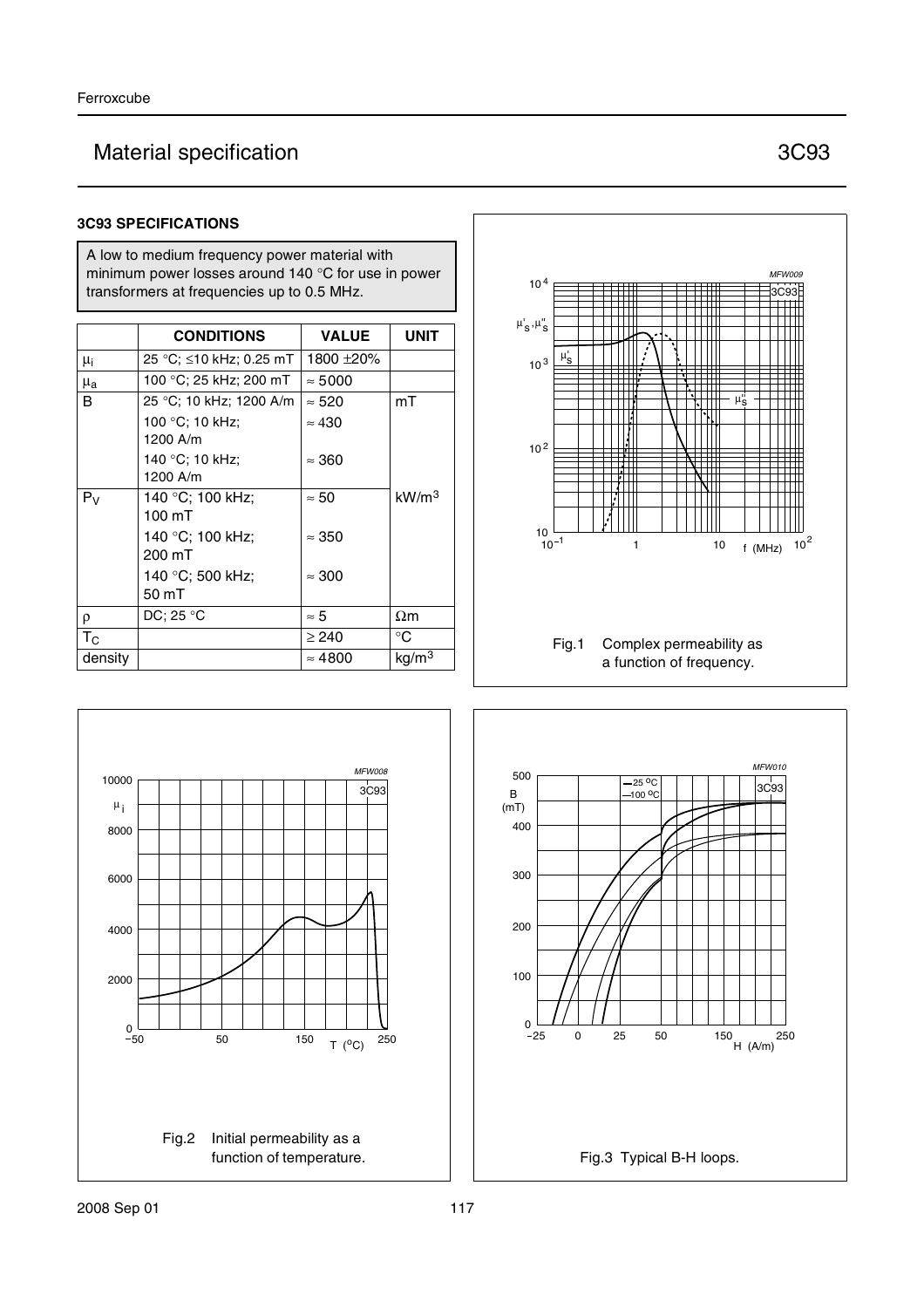# Material specification **3C93**